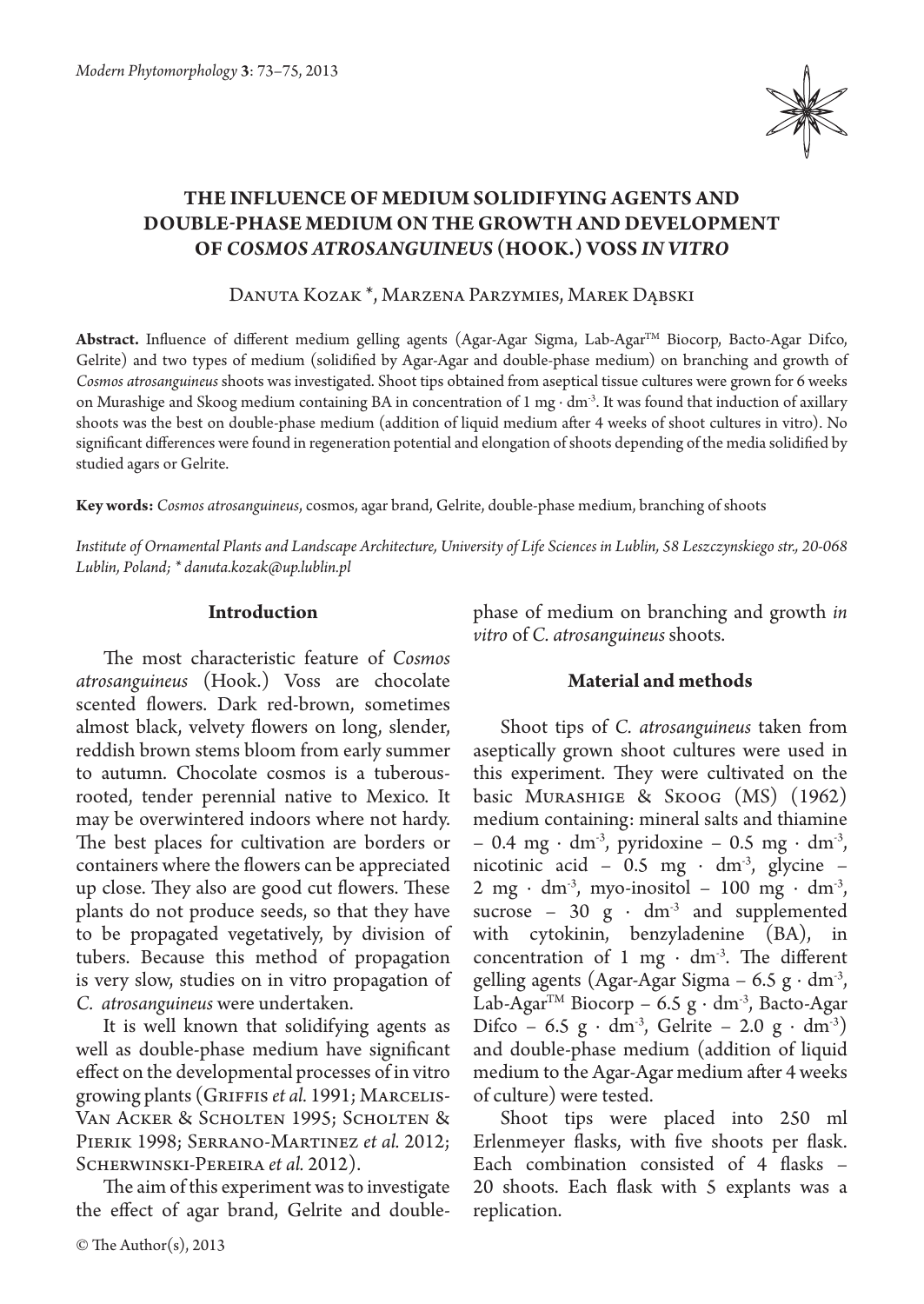| Type of gelling<br>agent | Length of main shoot<br>$\pmod{m}$ | Number of leaves on main shoot | Fresh weight of main shoot<br>(mg) |
|--------------------------|------------------------------------|--------------------------------|------------------------------------|
| Agar-Agar Sigma          | $27.8 h*$                          | 9.1a                           | 66.2c                              |
| Bacto-Agar Difco         | 29.9a                              | 8.4 ab                         | 74.8 ab                            |
| Lab-Agar                 | 29.0ab                             | 7.9 <sub>b</sub>               | 68.1 bc                            |
| Gelrite                  | 30.4a                              | 8.6 ab                         | 82.7a                              |
| Mean                     | 29.3                               | 8.2                            | 73.0                               |

**Table 1.** The influence of gelling agent type on growth and development of *Cosmos atrosanguineus* main shoot after 6 weeks of *in vitro* culture.

 $*$  values in vertical columns followed by the same letter do not differ significantly at  $p = 0.05$ .

**Table 2.** The influence gelling agent type on number and growth of *Cosmos atrosanguineus* axillary shoots after 6 weeks of *in vitro* culture.

| Type of gelling<br>agent |         | Number of axillary shoots Length of axillary shoots (mm) | Fresh weight of axillary<br>shoots/explant $(mg)$ |
|--------------------------|---------|----------------------------------------------------------|---------------------------------------------------|
| Agar-Agar Sigma          | $4.7a*$ | 10.3a                                                    | 62.5 <sub>b</sub>                                 |
| Bacto-Agar Difco         | 5.1 a   | 13.1a                                                    | 69.8 <sub>b</sub>                                 |
| Lab-Agar                 | 4.7a    | 12.6a                                                    | 63.5 b                                            |
| Gelrite                  | 5.4a    | 13.2a                                                    | 80.5 a                                            |
| Mean                     | 4.9     | 12.3                                                     | 69.0                                              |

\* values in vertical columns followed by the same letter do not differ significantly at p = 0.05.

The cultures were maintained at 22°C± 2°C with a photon flux of 35  $\mu$ M ⋅ m<sup>-2</sup> ⋅ s<sup>-1</sup> and a 16-h photoperiod. The following characters were evaluated after 6 weeks of culture: length and fresh weight of main shoot, number of leaves and axillary shoots on main shoot, length and fresh weight of axillary shoots.

The results of the experiment were analyzed statistically using a standard statistical procedure with one factorial design with use of Tukey test to estimate the differences between the means at a 5% level of significance.

#### **Results and discussion**

On the basis of statistical analysis it was proven that type of medium gelling agent has a significant effect on growth and development of the main shoot of *Cosmos atrosanguineus.* Shoots of the biggest length and fresh weight were obtained on the medium solidified with Gelrite (30.4 mm, 82.7 mg respectively). Significantly lower values were noted when Agar-Agar Sigma was used (27.8, 66.2 mg respectively) (Tab. 1).

Similarly, number of regenerating axillary shoots, their length and fresh weight were the highest on the media solidified with Gelrite (Tab. 2). No differences in number and length of axillary shoots were observed regarding addition of Gelrite or agar to the medium. Many authors reported about advantageous effect of Gelrite used to solidify the media on growth and regeneration of plants in tissue cultures (Bailey *et al.* 1986; McRae & Van Staden 1990; Griffis *et al.* 1991; Kozak & Dąbski 1998).

Comparing growth of the main shoot on the media solidified with agar and on the doublephase media, significantly better elongation of shoots was noted on the double-phase media. The obtained shoots formed more leaves and characterized with higher fresh weight when they were cultivated on double-phase media when compared to shoots cultivated on the media solidified with Agar-Agar (Tab. 3). The number of regenerating axillary shoots was also significantly higher on the doublephase media. Their length was similar on both media settings but the fresh weight was over